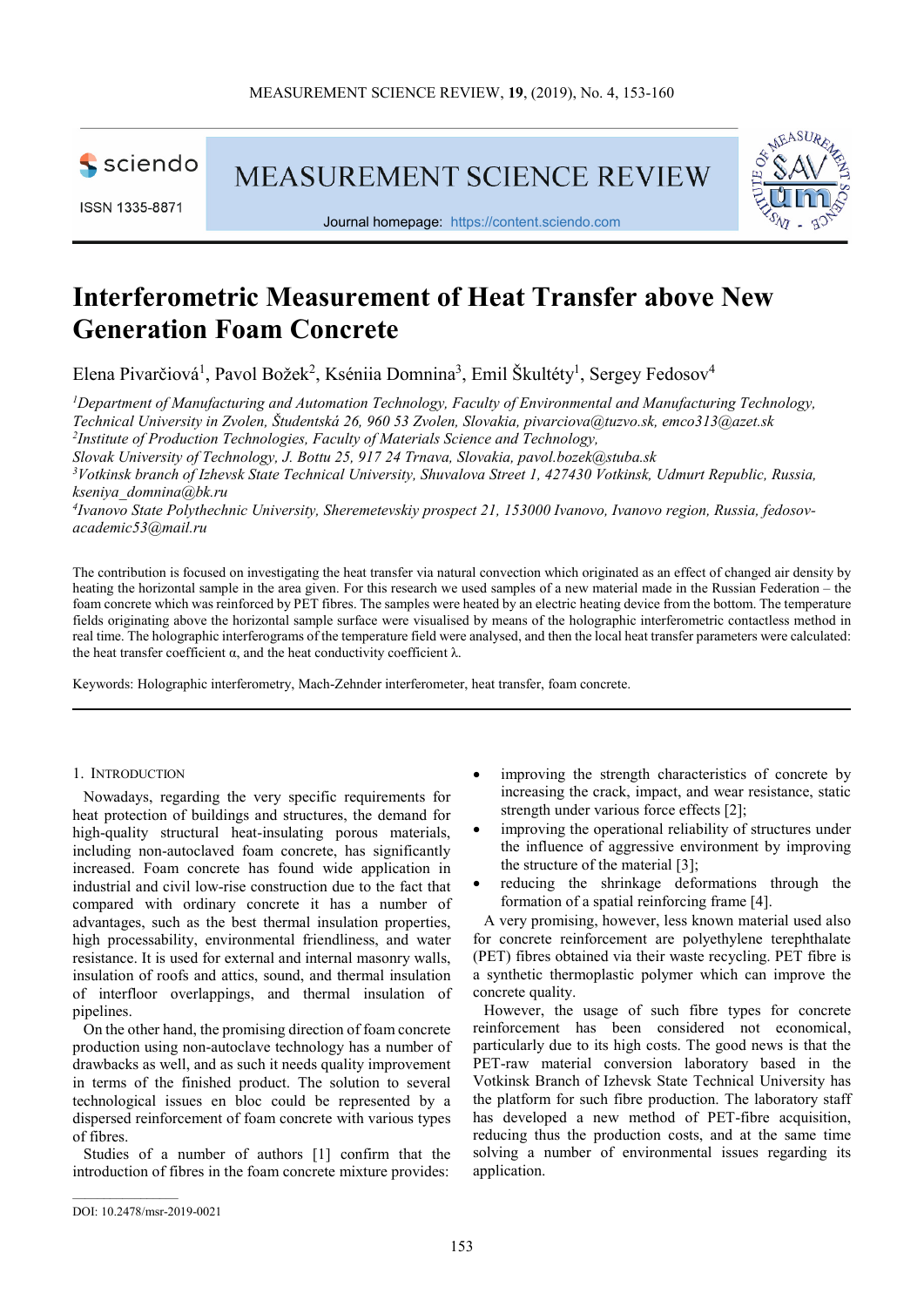At this stage, the composition of structural heat that is insulating the non-autoclaved foam concrete reinforced by PET fibre is being developed and patented; the influence of polyethylene terephthalate fibre on the structure, as well as its properties, are being established. In addition, it has been proven that the PET fibre integration in the amount of 0.7 % of the total mass into the foam concrete mixture composition has led to the improvement of the strength properties by 40 % [5]. Here it has to be complemented, that the heat-insulating properties of the foam concrete reinforced by PET fibre have not been studied so far.

Experimental methods play an important role in solving the tasks within the base or applied research. The methods are used to verify the results of theoretical calculations or precision of mathematical calculations, and sometimes, they represent the only solution. The optical method of holographic interferometry belongs also to these experimental methods.

The holographic interferometry provides its user with the information acquisition about the format of an observable (macroscopic) interferometric figure in which there is encoded information characterising at least one physical state of the object observed [6].

A few researchers have dealt with the research of heat transfer by means of holographic interferometry, e.g. Mayinger, Panknin [7] dealt with the holography in heat and mass transfer. Taucher [8] carried out several experiments in heat and mass transfer by means of holographic interferometry. Binu et al. [9] described the whole field NDT of porous materials using digital holography. Černecky, Pivarčiova [6] observed temperature fields by holographic interferometry. Pavelek et al. [10] described the visualisation and optical measurement methods in detail. Herman [11] executed a theoretical analysis of the quantitative visualisation of heat transfer in oscillatory and pulsatile flows. Lédl et al. [12] used holographic interferometry for the measurement of the temperature field in a fluid. Haridas, Sobhan [13] measured convective heat transfer from a vertical flat plate using the Mach-Zehnder interferometer with the wedge fringe setting. Dančová et al. [14] described holographic interferometry as a tool for visualisation of temperature fields in the air. Yogesh et al. [15] provided a review on natural convection heat transfer through inclined parallel plates. Černecky et al. [16] dealt with the heat transfer area roughness on heat transfer enhancement by a forced convection. Verma et al. [17] wrote about optical interferometers: their principles and applications in transport phenomena. Zhu et al. [18] described the temperature measurement of an inclined cylinder using optical interferometry. And finally, Anooplal, Binoy [19] focused on the investigation of the heat transfer properties of nano-fluids using Michelson interferometry.

In the contribution we focus on the observation and analysis of temperature fields through the new material – foam concrete reinforced by PET fibres, which has been developed in the Russian Federation. We utilized the method of holographic interferometry allowing us to visualize the temperature fields without interrupting the area observed, and at the same time, it has allowed making the transparent inhomogeneities in the whole observed area visible. This provided us with a compact image of the researched area in real time.

The method uses the change of air density which causes the change of refractive index and influences thus the spread of light beams. The method of interferometry allows measuring the refractive index while observing the temperature fields at the same time.

Considering the quantitative analysis of holographic interferogram figures, the temperatures and local heat transfer coefficients – the heat transfer coefficient  $\alpha$  and the thermal conductivity coefficient  $\lambda$  – were calculated.

## 2. SUBJECT & METHODS

## *A. Foam concrete*

The structural heat efficiency of the insulating materials is estimated by the thermal conductivity coefficient  $\lambda$ . Depending on the density of the reinforced foam concrete, the thermal conductivity coefficient ranges from 0.07 up to 0.35 W/( $m^{\circ}$ C). The higher the density, the higher the thermal conductivity coefficient. The heat conductivity of foam concrete also depends on the nature of its porosity, the size, as well as on the number of pores, the content of water vapour, or water in a drip state, and on the humidity.

The structural heat samples of the insulating non-autoclave foam concrete with the density of  $600 \text{ kg/m}^3$  made in the Votkinsk Branch of Izhevsk State Technical University via the classical production technology were used for experimental research. PC400 Portland cement, river sand, water, a foaming agent, and reinforcing PET fibre were used as raw materials.

# *B. Method of holographic interferometry for transparent object research*

Holographic-interference methods for researching the transparent objects are based on mutual activity of two coherent waves, one of which is deformed by the transfer through the optical inhomogeneity, and the other one transfers through the reference unimpaired area. Subsequently, on the focusing screen, it is possible to observe alternating maxima and minima of light intensity (interference stripes), and hence determine the changes of the refraction index in the researched area. The holographic interferograms allow the direct and qualitative evaluating of the action observed. For the qualitative evaluation it is essential to determine the arrangement of the refraction index, and subsequently, calculate the required physical quantities [20].

In the experiment we used a real-time method "Infinite-Fringe". Sometimes, the method is also called "living fringes". The real-time method allows observing of interference figure changes and simultaneously also observing the changes of phase inhomogeneity in real time.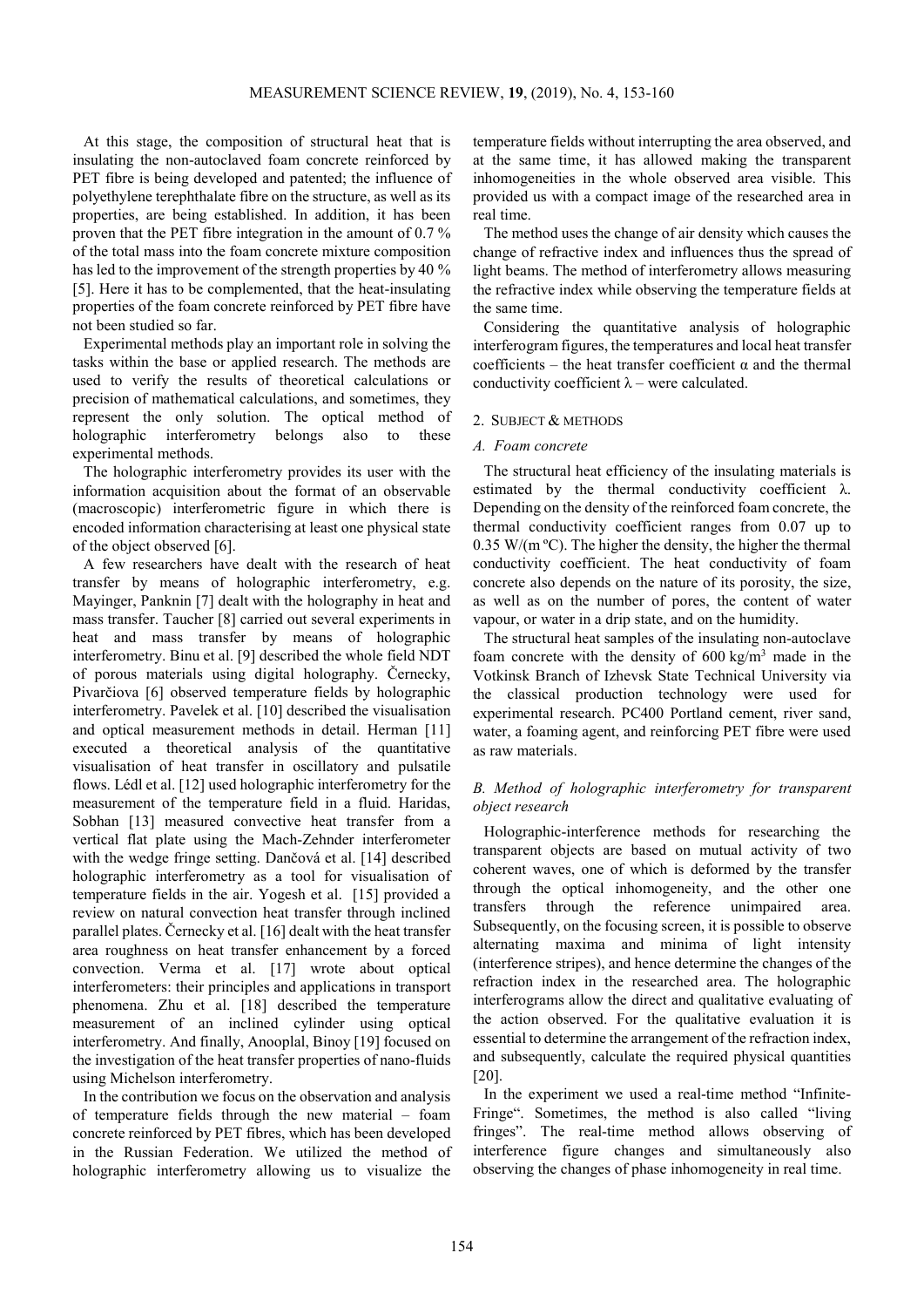On the holographic board the reference state is recorded (usually by the temperature of the surroundings) – the image of an object wave ε (without the phase inhomogeneity), and the image of a reference wave  $\varepsilon_r$  (Fig.1.a)).

Once the hologram is photochemically processed, it is located in the same place and in the optical arrangement it was exposed.

In the beginning (i.e. before heating), the object wave is identical with the original state for which the reference hologram was recorded. By the adjustment of the interferometer of the infinite stripe width no interference stripes will be observed (Fig.1.b)).

Now, it is possible to start with the heat transfer we would like to research. Heating causes the refractive index. If there is a load of heat, the object wave will be shifted by a phase due to the change in temperature (Fig.1.c)).

The difference between the reference state recorded earlier and the new state in the measured area, i.e. the phase shift between reference and object volumes is visualized in the form of a macroscopic interference pattern. The observer sees the interference stripes originating by the interference of both waves moving due to the change in temperature. The interference pattern can be observed and recorded in real time.



Fig.1. Real time method. a) record of object and reference waves on a holographic board, b) reconstruction without optical inhomogeneity, c) reconstruction by optical inhomogeneity activity, ε – object light wave, ε' – deformed object light wave after temperature field transfer, εr – reference light wave, HB – holographic board, O – object lens, C – camera.

The advantage of the real time record is represented by the possibility to observe the time course of the interference image development via one hologram in the beginning state as well as by the possibility to record the stages of the object state, and what is more, it is also possible to observe the dynamic actions.

### *C. Mach-Zehnder interferometer*

The holographic Mach-Zehnder interferometer for researching transparent objects in real time belongs to the mostly used interferometers for visualizing the 2D transparent objects, e.g. the temperature fields. A typical optical set for the holographic interferometry is shown in Fig.2. This interferometer type allows only studying of 2D or rotary symmetric objects, therefore, it is primarily utilized for the research of temperature fields in cracks or in the surroundings of simple rotary symmetric forms.

The holographic Mach-Zehnder interferometer can interfere with a holographically recorded object volume corresponding with the reference object state (reconstructed via a holographic reference volume), and a real object volume whose wave surface was deformed by transferring through the measured object. By setting the interferometer to the infinite stripe width, the geometry routes of the object and reference lines have to be of the same length. In this case, the stripes originate only due to the changes in the refraction index.

After the reflection from the mirror, the laser beam  $(M_1)$  is divided on the division board (D) into two volumes – object and reference volumes. A part of the beam – divider (D) transmits and the light is spread in the original direction. By the means of further mirrors  $(M_2, M_3)$ , and by the mirror located in the cardan suspension (CM), the beams are directed into the place where the holographic board (HB) is located. To be able to record a wider field, the beams have to be widened via telescopic sets  $(MO_1 + C_1 + O_1, MO_2 + C_2 +$  $O<sub>2</sub>$ ) to wide volumes.

The object volume of beams (OL) transferring the phase object above the testing solid (TO) strikes upon the holographic board (HB) gripped in a holder (DH). The other volume of parallel beams (reference line RL) strikes upon the mirror placed in the cardan suspension.

By turning the mirror (CM) around two mutually independent axes, it is possible to adjust the finite or infinite stripe width in the reference area behind the hologram.



Fig.2. Scheme of the holographic variable – one-wave Mach-Zehnder interferometer. OL – object line, RL – reference line, D – divider, HB – holographic board, DH – holder of holographic board,  $CM$  – mirror in cardan suspension,  $O_1$ ,  $O_2$  – object lenses,  $M_1$ ,  $M_2$ ,  $M_3$  – mirrors,  $B_1$ ,  $B_2$  – perforated blinds,  $MO_1$ ,  $MO_2$  – microscopic object lenses, TO – testing object, HTO – holder for gripping the testing object,  $C - \text{ camera}$ ,  $G - \text{ground-glass}$ ,  $OS - \text{object}$  lenses system.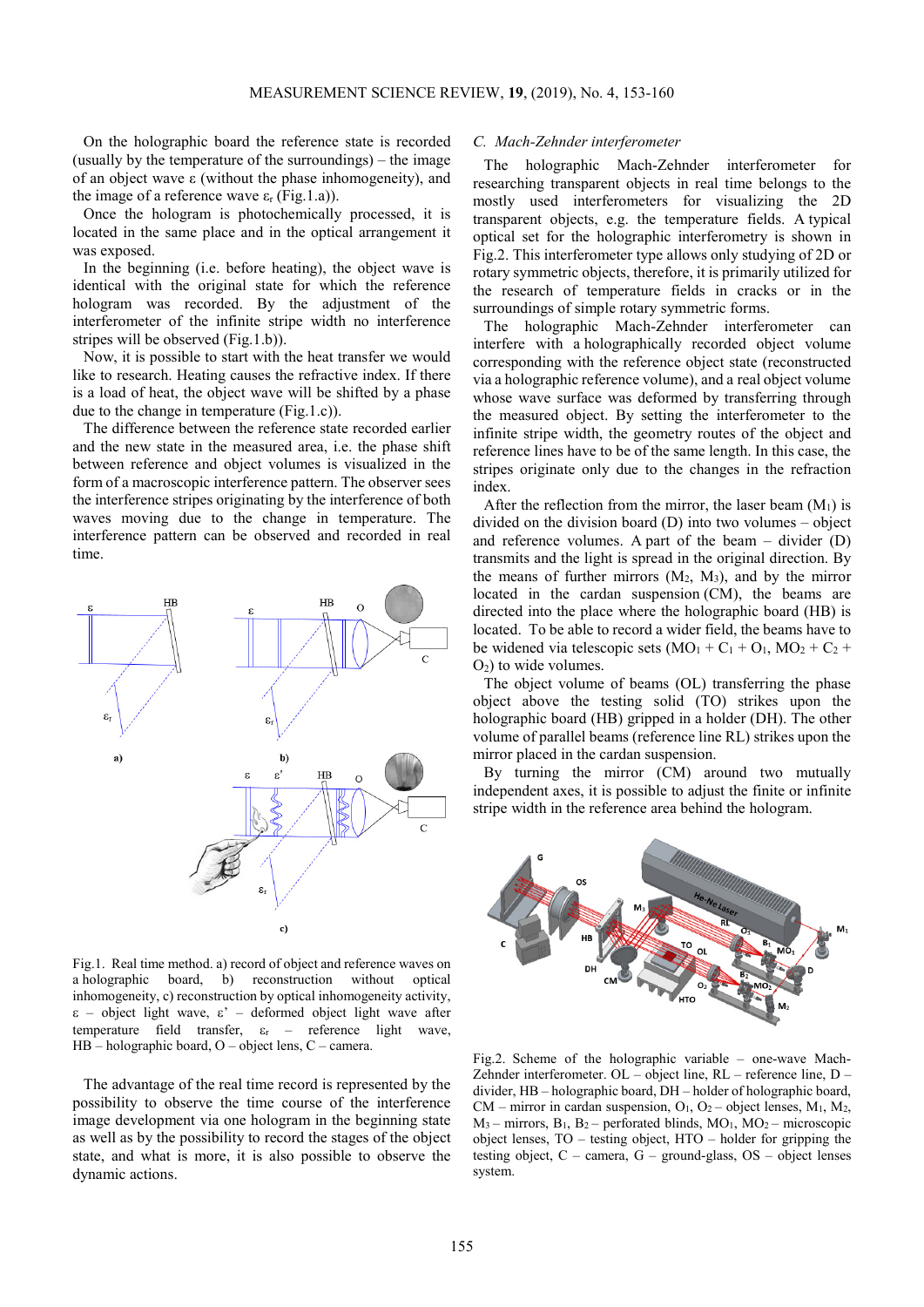The hologram is obtained by the simultaneous exposure of the holographic board via two light volumes by the homogeneous arrangement of the refraction index in the measured area, i.e. without entering the phase object.

Once the holographic board is processed photochemically, it is possible to reconstruct the original object volume which in real time interferes with the real object volume deformed by optical inhomogeneities, i.e. if it comes to an interruption in any place in which the light refraction index changes, e.g. if the air density is changed due to the changes in temperatures, the local values of the optical light route change as well. Any change in the arrangement of the refraction index deforms the real object wave and appears in the form of interference stripes occurrence.

As the source for the holographic interferometry we used He-Ne laser with the wave length of  $\lambda = 0.6328.10^{-6}$  m with the continuous power exposure of 50 mW and having the required time and space coherence.

# *D. Analysis of holographic interferograms*

Regarding the holographic interferogram analysis, it is assumed that the experiment is mainly two-dimensional along the optical axis, therefore, the refractive index is constant along every light beam. Further on, an equation connecting the refractive index with the temperature (via its density) is needed so that the refractive index could be transferred to the absolute temperature [17].

For ideal gases whose refractive index differs only a little from 1, the Gladstone-Dale relation follows [6], [10]:

$$
\frac{n-1}{\rho} = K\tag{1}
$$

where  $n$  – refractive index,  $\rho$  – density,  $K$  – Gladstone-Dale constant.

The Gladstone-Dale constant depends on the gas type and on the wave length of used light. The relation (1) is basically an equation of the state for an ideal gas since it binds two state quantities, i.e. the refractive index and gas density. The refractive index of dry air for the light wave length of  $\lambda$  = 632.8 nm (for He-Ne laser) can be calculated according to  $[10]$ , and  $[6]$ :

$$
n = 1 + 2.256 \cdot 10^{-4} \rho = 1 + 7.8607 \cdot 10^{-7} \frac{p}{r}, \qquad (2)
$$

where *n* – refractive index,  $\rho$  – density, *p* – air pressure, *T* – air temperature.

The air humidity influences the refractive index only a little. To derive the air refractive index according to the temperature, the relation follows [6]:

$$
\frac{\partial n}{\partial T} = -7.8607 \cdot 10^{-7} \frac{p}{T^2},\tag{3}
$$

where  $n$  – refractive index,  $p$  – air pressure,  $T$  – air temperature.

To derive the relations necessary for the quantitative evaluation of interferograms, we need to describe the interference origin in a mathematical way.

The planar coherent light wave transferring the transparent area with the length *l* is deformed while the ideal interferometry assumes the deformation of the wave surface and neglects the light beam curvature which should always be perpendicular to the light wave front. In the evaluation of the interferograms, the equation for the optical routes difference ∆*o* caused by the change of the environment refractive index via an optical inhomogeneity is assumed:

$$
\Delta o(x, y) = \int_{0}^{l} [n(x, y) - n_{\infty}] dz,
$$
 (4)

where  $\Delta$ *o* – optical routes difference, *l* – length of model, *n*(*x*, *y*) – refractive index in the points *x*, *y* of phase object, *n*∞ – refractive index in the reference area (refractive index of measuring area without a phase object).

For a two-dimensional transparent object after the equation implementation (4), it follows:

$$
\Delta o(x, y) = l [n(x, y) - n_{\infty}]. \tag{5}
$$

If the deformed light wave interferes with the planar wave of the reference volume, an interferogram is originated. Then, to change the interferometry order ∆*S*(*x*, *y*), it follows:

$$
\Delta o(x, y) = \Delta S(x, y) . \lambda , \qquad (6)
$$

where  $\Delta S(x, y)$  – change of interferometry order,  $\lambda$  – wave light length.

The interferometry research is aimed at calculating the physical quantities in observed transparent objects. The quantities can be derived from the primary quantities (light refractive index). If we consider a constant pressure, then the temperature arrangement can be calculated directly from the interference order.

The change of the interference order ∆*S*(*x*, *y*) gains the following values:

 $\Delta S(x, y) = ...; -2; -1; 0; 1; 2; ...$  in the positions of light stripes,

∆*S*(*x*, *y*) = …; –1.5; –0.5; 0.5; 1.5; 2.5; … in the positions of dark stripes.

The aforementioned way of interference order allocation follows for setting the interferometer onto an infinite width of interference stripes in the reference area (in the homogenous object area the change of the interference order  $\Delta S(x, y) = 0$ ), when the reference and object waves in the homogenous object part are parallel.

From the equations (4) and (5) it is possible to derive the equation of an ideal interferometry of which the refractive index  $n(x, y)$  in the evaluated area is stated as a function of the refractive index in the reference area *n*∞, and the changes of interference order ∆*S*(*x*, *y*), the light wave length λ, and the length of the model *l* in the direction of beam spread are determined as well.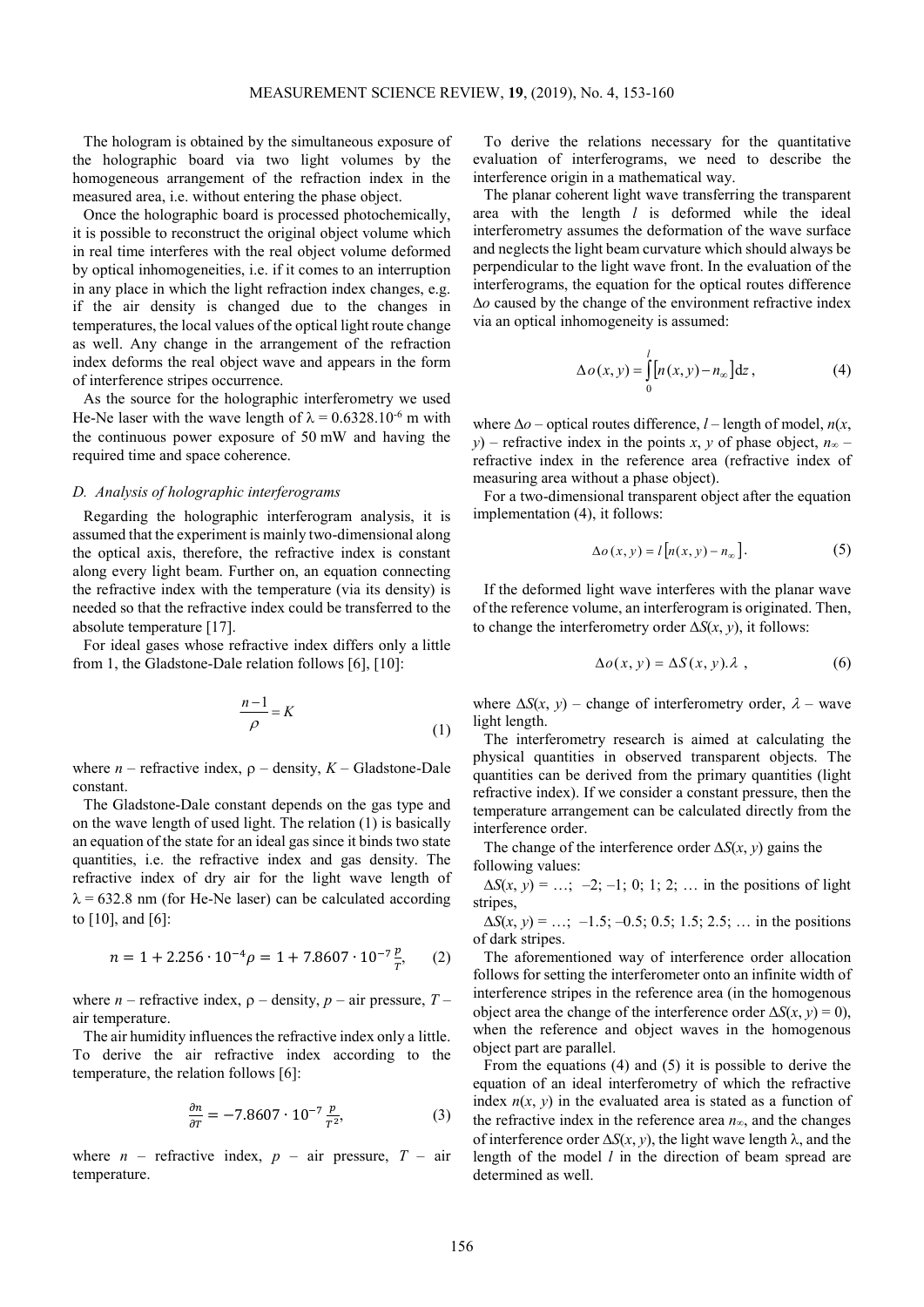The equation of an ideal interferometry is derived providing that the presented optical inhomogeneity causes a negligibly small deviation and shift of the light beam and has the shape according to [6].

$$
n(x, y) = n_{\infty} + \frac{\Delta S(x, y) \lambda}{l}, \qquad (7)
$$

where  $n(x, y)$  – refractive index in *x*, *y* point of the phase object, *n*∞ – refractive index in the reference area,  $\Delta S(x, y)$  – change of interference order,  $\lambda$  – wave light length,  $l$  – length of the model.

To evaluate the interferograms, it is necessary to know the physical regularity of the state quantities (density, temperature, and concentration) and the arrangement of the refractive index in the optical inhomogeneity caused by the change of the quantities mentioned.

The functional dependence of the temperature on the state quantities of the surroundings, on the length of the model, on the light wave length, and on the number of dark stripes from the position of the inhomogeneous area are determined according to [20]:

$$
T(x,y) = \frac{\tau_{\infty}}{1 - 0.805 \frac{\tau_{\infty}}{l p_{\infty}} (s - \frac{1}{2})},\tag{8}
$$

where  $T(x, y)$  – arrangement of temperatures, temperature in related interference order, *T*∞ – air temperature in reference area,  $p<sub>∞</sub>$  – pressure in the given area, *s* – interference order,  $\lambda$ – light wave length, *l* – length of the model.

## *E. Calculation of the heat transfer coefficient*

The heat transfer coefficient is a quantity used when we need to determine the share of heat between two areas separated by a fixed board-shaped counter made of a homogenous material. It can be calculated from an inverted value of the specific thermal resistance  $R_k$  of the heat transfer through the counter from one area to the other one. In civil engineering, the heat transfer coefficient is called the heat permeability and it is designated as *U*.

By the air circumfluence of the objects' surface with the temperature  $T_{\infty}$  different from the surface temperature  $T_x$  in the position  $x$ , the local heat transfer between the surface and the air occurs here. The local coefficient value of the heat transfer  $\alpha_x$  depends on many factors, e.g. on the type of the liquid, on the speed of the flow, on the shape of the surface, on the position of the observed area, or on the difference of temperatures between the surface and the air [20].

The local heat transfer coefficient value can be calculated from the equation [10]:

$$
\alpha_x = -\lambda_v \left(\frac{dT}{dy}\right)_x \frac{1}{T_x - T_\infty},\tag{9}
$$

where  $\lambda$  – heat conductivity coefficient (determined by the surface temperature),  $T_x$ – surface temperature in the position *x*, *T*∞ – temperature of the surrounding area.

From the measured or calculated shape of the temperature profile, the difference of temperatures  $T_x - T_\infty$  and the temperature derivation can be expressed.

For calculating the local heat transfer coefficient, it follows [10]:

$$
\alpha_x = -\lambda \cdot tg(\beta_x) \cdot \frac{1}{T_x - T_\infty}.
$$
\n(10)

This way of calculating the heat transfer coefficient is practically applied in the interferometric heat transfer research since the interferograms provide us with the detail temperature arrangement in the liquid [10].

# *F. Calculation of heat conductivity coefficient (specific heat conductivity)*

We assume having a horizontal planar board heated from the bottom and with the surface temperature  $t_1$  on the heated side and the temperature  $t_2$  on the top. According to Fourier's law the density of the heat flow *q* is:

$$
q = -\lambda \cdot \frac{dT}{dx},\qquad(11)
$$

where  $\lambda$  is heat conductivity coefficient (specific heat conductivity).

For the density of stabilised heat transfer *q* through the board with the width of *d* it follows:

$$
q = \lambda \cdot \frac{T_1 - T_2}{d} \tag{12}
$$

If the temperature of the area gas (or liquid) above the board is *t*∞, then according to Newton's law for the density of the heat flow it follows:

$$
q = \alpha \cdot (T_2 - T_\infty), \tag{13}
$$

where  $\alpha$  is the heat transfer coefficient.

From the equality of thermal heat flow density through the board it follows:

$$
\lambda \cdot \frac{T_1 - T_2}{d} = \alpha \cdot (T_2 - T_\infty),\tag{14}
$$

of which the unknown heat permeability coefficient of the board can be calculated:

$$
\lambda = \alpha \cdot d \cdot \frac{T_2 - T_\infty}{T_1 - T_2}.
$$
 (15)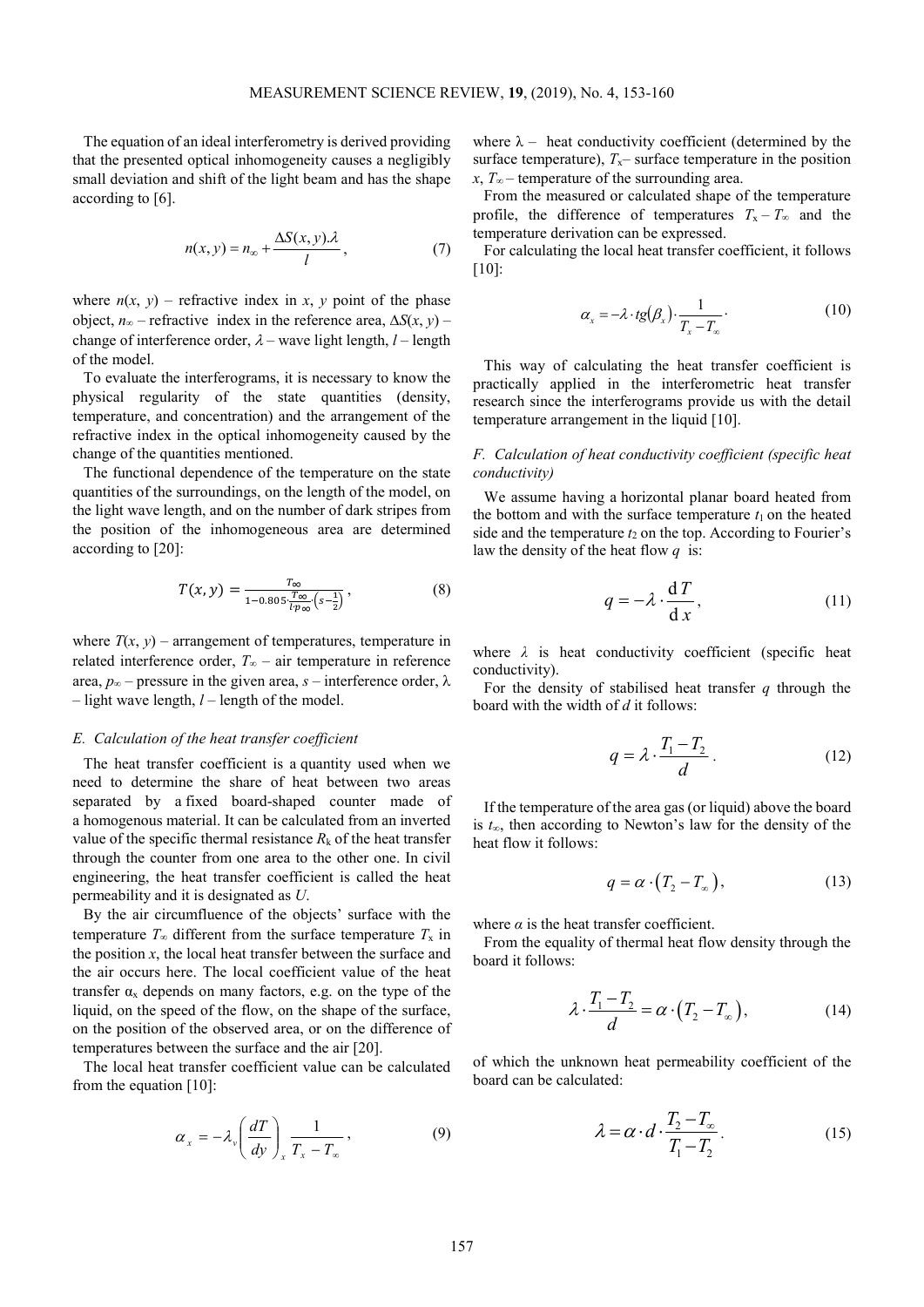### 3. RESULTS

For heat transfer measurement above the sample the testing objects of foam concrete with the dimensions of  $40 \times 40 \times 10$  mm were used. Two electric board-shaped heaters with the overall input power of 300 W together with the possibility of manual regulation of the thermal capacity within 15–100 % were used.

The holographic interferograms of the temperature field above the heated testing object were recorded by the surrounding area's temperature of 23.5 °C (296.65 K) and the pressure of 98 100 Pa.

The holograms were recorded by the setting of the Mach-Zehnder interferometer onto infinite width of interference stripes in real time. During the experiments, we observed the temperature field arrangement above the testing object as it represents all three types of the heat transfer (conductivity, radiation, and convection) and the thermal-physical properties of the testing object as well.

The theory of heat sharing is quite expansive, it deals with the heat transfer processes. Heat transfer is an imbalanced thermo-dynamic activity running with a finite speed in space and time. The heat sharing is conditioned by the heat difference existence. The heat sharing is a very complex activity, nevertheless, it is possible to classify it into: heat sharing via conductivity, convection, and radiation. In real world these heat sharing types do not occur as isolated ones but in various combinations.

In our experiment, the heat transfer was a combined type of heat sharing between two areas separated by a counter. The heat transferred from the warmer area with the temperature  $t_1$ and entered the fixed counter via convection, conductivity, and radiation, and it came out into the colder air with the temperature  $t_2$  via convection, conductivity, and radiation again.

We focused on the solution to a simplified case: the heat transfer via natural convection caused by the change of air density in heating the horizontal sample in the area given. The difference in air densities caused by the different temperature on the surface of the heated sample and its surroundings, activated the buoyant forces causing thus the rise of the air; and at the same time the colder air flew into its place as the heat transfer via conductivity ran as the first one and the heat transfer via convection came only after. The higher the difference of the temperatures between the counter and the air, the more intensive the air convection was.

Figure of holographic interferograms obtained experimentally is shown in Fig.3.

The results of the interferometric visualisation of the temperature fields in transparent objects are represented by the images of interferograms which can be evaluated both by quantitative or qualitative ways. Regarding the fact that every line was the line of constant stage, it was also the line of the constant refractive index. When evaluating the interferograms of 2D temperature fields in a qualitative way, and by setting the interferometer onto the infinite width of stripes in the reference area, the interference stripes then represented the phase object spots with the same value of the refractive index, i.e. isotherms of the temperature fields (spots with a certain temperature). If they were close to each other,

it meant there was a high thermal gradient (a large change of temperature in a small area). The stripes located further from each other presented areas with almost the same temperatures.



Fig.3. Holographic interferograms of temperature fields.

The obtained records of the holographic interferograms usually provide us with the qualitative evaluation of the observed activity. The qualitative evaluation of interferogram images allows researching the shape of temperature fields, their mutual interactions, and their influence on local heat transfer parameters.

From the obtained holographic interferograms the quantitative analysis was carried out as well. For the quantitative evaluation of visualised records it was necessary to state the refractive index arrangement in the object, and subsequently calculate the arrangement of required physical quantities, in our case the temperatures were calculated according to (8). The determination of the refractive index change arrangement was possible via the interferogram of the recorded interference order change, as the interference order arrangement depended only on the refractive index arrangement in the observed area.

Fig.4. shows the course of temperatures above the heated sample after 33 minutes heating.

Further on, from the interferograms the local heat transfer coefficients  $\alpha x$  were calculated according to (9) by using the temperature of the counter surface and the temperature and distance of the first interference stripe above the counter.

The images of the holographic interferograms showed here that where there was the lowest air flow, there was also the highest gradient, i.e. the temperature gradient was the highest one and the individual isotherms were close to each other.

In the areas where there was the air flow (by the finite width of the sample it was in the middle of the sample), the specific bell-shaped stripes occurred, and there the temperature gradient was the lowest one and the individual isotherms were more distant from each other.

The heat transfer coefficient alfa was evaluated in these areas of specific bell-shaped stripes. Fig.5. shows the calculated values of the local heat transfer after 33 minutes of heating on the spots of 20, 22, and 24 mm from the edge of the sample.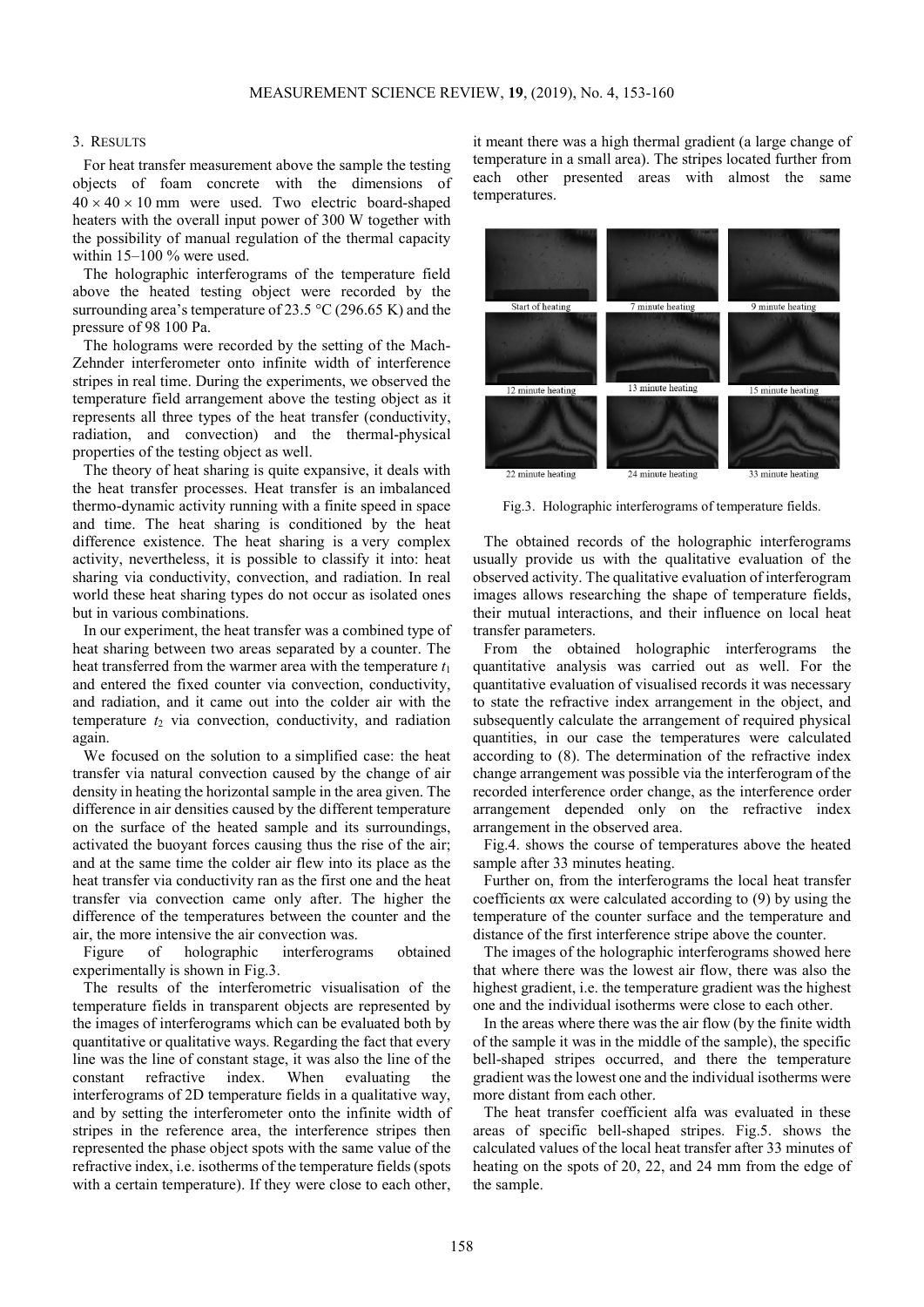

**Horizontal heated plate** 

Fig.4. Course of temperatures above the heated sample after 33 minutes heating.



Fig.5. Local heat transfer coefficient.

The denser the stripes, the higher the heat transfer coefficient  $\alpha$  was. In the specific bell-shaped interference stripes there was lower heat conductivity, and there was also higher resistance on larger distance, and lower gradient.

The higher the heat transfer coefficient, the higher the thermal flow transferring the area, and vice versa, the lower the heat transfer coefficient, the lower the thermal flow was as well, i.e. the heat resistance by entering the area was higher.

To calculate the heat conductivity coefficient, we used the local heat transfer coefficient  $\alpha = 1.54$  W.m<sup>-2</sup>.K<sup>-1</sup> obtained by evaluating the cross-section of the interference stripes above the middle of the sample. By using (15), we determined the value of the sample's heat conductivity coefficient  $\lambda = 0.025 \text{ W.m}^{-1}$ .K<sup>-1</sup> (*d* = 0.04 m, *T*<sub>1</sub> = 479 K, *T*<sub>2</sub> = 410 K,  $T_{\infty}$  = 297 K).

In comparison to the table heat conductivity of the used material YTONG ( $\lambda = 0.0294$  W.m<sup>-1</sup>.K<sup>-1</sup>), this value of heat conductivity was lower, i.e. the used sample of the foam concrete developed in the Russian Federation showed lower heat conductivity which meant it had a higher heat resistance and thus it was a better insulator.

### 4. CONCLUSIONS

The methods of holographic interferometry open new possibilities for heat transfer but also for the research of physical and mechanical characteristics of strength and deformation of materials [22], [23].

In the contribution we focused on the heat transfer research via natural convection by heating the horizontal sample from the bottom. For the research we used the samples of the new material developed in the Russian Federation – the foam concrete reinforced by PET fibres. The samples were heated by an electric heater from the bottom.

The temperature fields originating above the surface of the horizontal sample were visualised and recorded by the setting of the Mach-Zehnder interferometer onto an infinite width of interference stripes in real time. The quantitative analysis of the holographic interferogram images provided us with the local heat transfer coefficients  $\alpha_x$  necessary for subsequent calculation of the heat conductivity coefficient  $\lambda$ .

Our experiments proved that the more porous the material was, the worse was the material's heat conductivity. The calculated value of the heat conductivity of the newly developed foam concrete  $\lambda = 0.026$  W.m<sup>-1</sup>.K<sup>-1</sup> was lower in comparison to the table value of the YTONG material heat conductivity ( $\lambda = 0.0294$  W.m<sup>-1</sup>.K<sup>-1</sup>), i.e. that the used foam concrete sample showed lower heat conductivity, it had higher heat resistance, and as such it was a better insulator.

The boost of ICT together with the development of natural science, technologies, or economics, as well as the development of mathematical analysis provided the science with a massive progress in solving the aforementioned issues. Adequate and efficient computers allow elaborating of a highly accurate analysis of process models describing the physical features of things more precisely [21].

The experiments showed that the used manual regulation of the heat performance is less efficient and that it is very difficult to achieve a stationary process state. Therefore, the electronic regulation of heating with the possibility of setting the required temperature below the tested sample is being prepared. This will help achieve a stable stationary process of heat transfer as well as help gain the possibility of more precise research of thermal-insulation properties of tested materials.

Depending on the purpose and conditions of operation, a new type of reinforced foam concrete can be used as a heat insulating and structural heat insulating material, including in the Far North. It can also be a solution to the problem of sound insulation of compressor stations and busy highways (usage as enclosing panels). This direction requires additional research.

## ACKNOWLEDGMENT

The paper was elaborated with the support of the Ministry of Education, Science, Research and Sports of the Slovak Republic within VEGA 1/0086/18 grant project: Researching temperature fields in a set of shaped heat transfer surfaces, and by the project 013TUKE-4/2019: Modern educational tools and methods for forming creativity and increasing practical skills and habits for graduates of technical university study programmes.